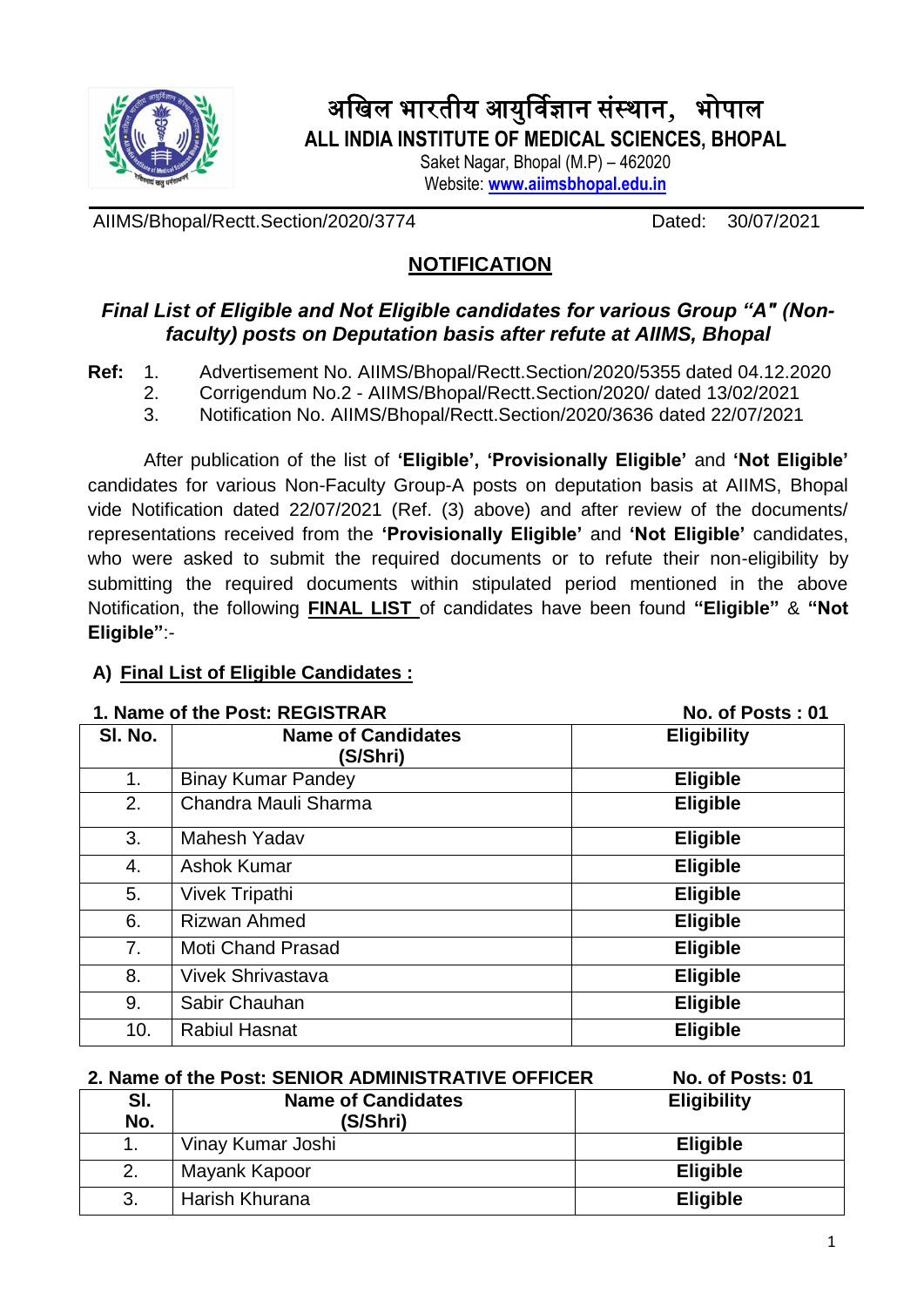# **3. Name of the Post: ASSISTANT CONTROLLER OF EXAMINATIONS No. of Posts: 01**

| e.<br>וס.<br>No. | <b>Name of Candidates</b><br>(S/Shri) | <b>Eligibility</b> |
|------------------|---------------------------------------|--------------------|
|                  | Mayank Kapoor                         | <b>Eligible</b>    |

| 4. Name of the Post: EXECUTIVE ENGINEER (AC & R) |                           | No. of Posts: 01   |
|--------------------------------------------------|---------------------------|--------------------|
| SI.                                              | <b>Name of Candidates</b> | <b>Eligibility</b> |
| No.                                              | (S/Shri)                  |                    |
| Satish Kawaduji Kakade                           |                           | <b>Eligible</b>    |

|            | 5. Name of the Post: EXECUTIVE ENGINEER (ELECTRICAL) | No. of Posts: 01   |
|------------|------------------------------------------------------|--------------------|
| SI.<br>No. | <b>Name of Candidates</b><br>(S/Shri)                | <b>Eligibility</b> |
|            | Om Prakash Mishra                                    | <b>Eligible</b>    |

#### **6. Name of the Post: Hospital Architect No. of Posts: 01**

| SI.<br>No. | <b>Name of Candidates</b><br>(S/Shri) | <b>Eligibility</b> |
|------------|---------------------------------------|--------------------|
|            | Dinesh Kumar Sahu                     | <b>Eligible</b>    |

| 7. Name of the Post: Stores Officer |                                       | No. of Posts: 02   |
|-------------------------------------|---------------------------------------|--------------------|
| SI.<br>No.                          | <b>Name of Candidates</b><br>(S/Shri) | <b>Eligibility</b> |
|                                     | Deepak Jaiswal                        | <b>Eligible</b>    |

| 8. Name of the Post: Accounts Officer |                           | No. of Posts: 02   |
|---------------------------------------|---------------------------|--------------------|
| SI.                                   | <b>Name of Candidates</b> | <b>Eligibility</b> |
| No.                                   | (S/Shri)                  |                    |
|                                       | Naveen Kumar              | <b>Eligible</b>    |
| 2.                                    | Deepak Raghuwanshi        | <b>Eligible</b>    |

| 9. Name of the Post: Assistant Nursing Superintendent | No. of Posts: 30 |
|-------------------------------------------------------|------------------|
|-------------------------------------------------------|------------------|

| SI.<br>No. | <b>Name of Candidates</b><br>(S/Shri) | <b>Eligibility</b> |
|------------|---------------------------------------|--------------------|
|            | Bhawna Rani                           | <b>Eligible</b>    |
| 2.         | Vandana Kushwaha                      | <b>Eligible</b>    |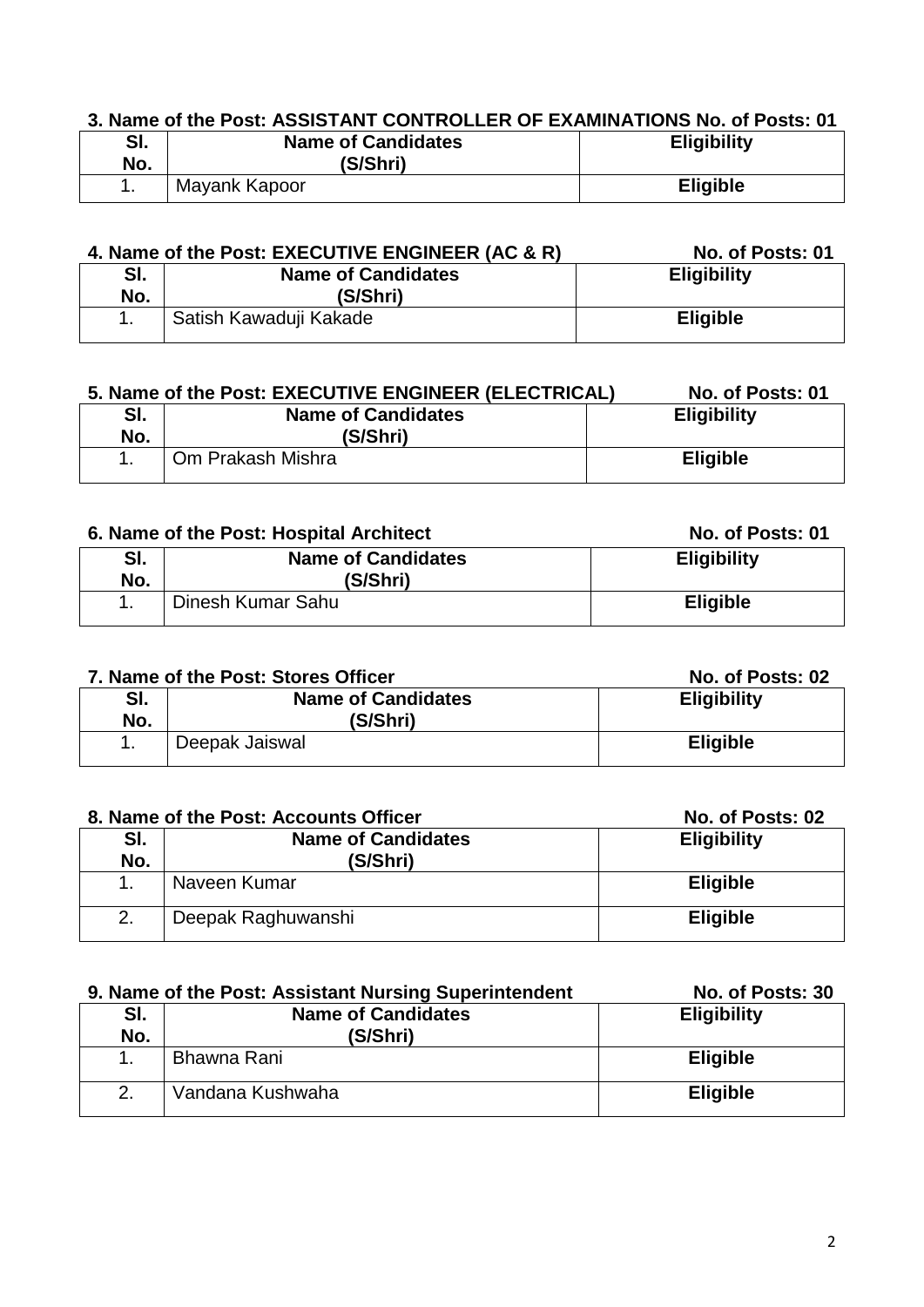# **B) List of 'Not Eligible' Candidates (After Refute) :**

| SI.              | <b>Name of Candidates</b>           | Post applied for                          | <b>Remarks</b>                                                                                                                                                                                                      |
|------------------|-------------------------------------|-------------------------------------------|---------------------------------------------------------------------------------------------------------------------------------------------------------------------------------------------------------------------|
| No.              | (S/Shri)                            |                                           |                                                                                                                                                                                                                     |
| 1.               | Sanjay Singh Chauhan                | Registrar                                 | No relevant teaching/Academic<br>Experience and APAR for the<br>year 2015-16 not submitted.                                                                                                                         |
| $\overline{2}$ . | Benny Abraham                       | Registrar                                 | Not submitted the documents<br>within the stipulated time period<br>and his application has been<br>forwarded on Direct Absorption<br>basis.                                                                        |
| 3.               | Abhinandan Ashok<br><b>Boragave</b> | Registrar                                 | Documents submitted are<br>not<br>related to the post applied for<br>and APARs are not certified by<br>the cadre controlling authority.                                                                             |
| 4.               | Vinod Kumar Sharma                  | Registrar                                 | Certified copies of APARs for the<br>last five years not submitted.                                                                                                                                                 |
| 5.               | Lt. Cdr. Vijayshankar S             | Registrar                                 | <b>His</b><br>application<br>for<br>is<br>permanent/re-employment.                                                                                                                                                  |
| 6.               | <b>Amit Kumar Dandwate</b>          | <b>Executive Engineer</b><br>(AC&R)       | No relevant experience.                                                                                                                                                                                             |
| 7.               | <b>Vikram Badal</b>                 | <b>Executive Engineer</b><br>(Electrical) | Only forwarding letter and copy<br>APAR for 2019-2020 received<br>from MPPMCL Office. NOC and<br>Vigilance Clearance and certified<br>of<br><b>APARs</b><br>for<br>copies<br>the<br>remaining period not submitted. |
| 8.               | Prem Chandra Mishra                 | <b>Executive Engineer</b><br>(Electrical) | Certified copies of APARs and<br>Vigilance<br>Clearance<br>not<br>submitted.                                                                                                                                        |
| 9.               | Ankur Deshpande                     | <b>Accounts Officer</b>                   | Certified copies of APARs not<br>submitted.                                                                                                                                                                         |
| 10.              | <b>Bhupendra Kumar</b><br>Thakur    | <b>Accounts Officer</b>                   | Application<br>forwarded<br>not<br>through<br>proper<br>channel<br>and<br>relevant<br>documents<br>not<br>submitted.                                                                                                |
| 11.              | Sanjay Singh Chauhan                | Senior<br>Administrative<br>Officer       | APAR for the year 2015-16 not<br>submitted.                                                                                                                                                                         |